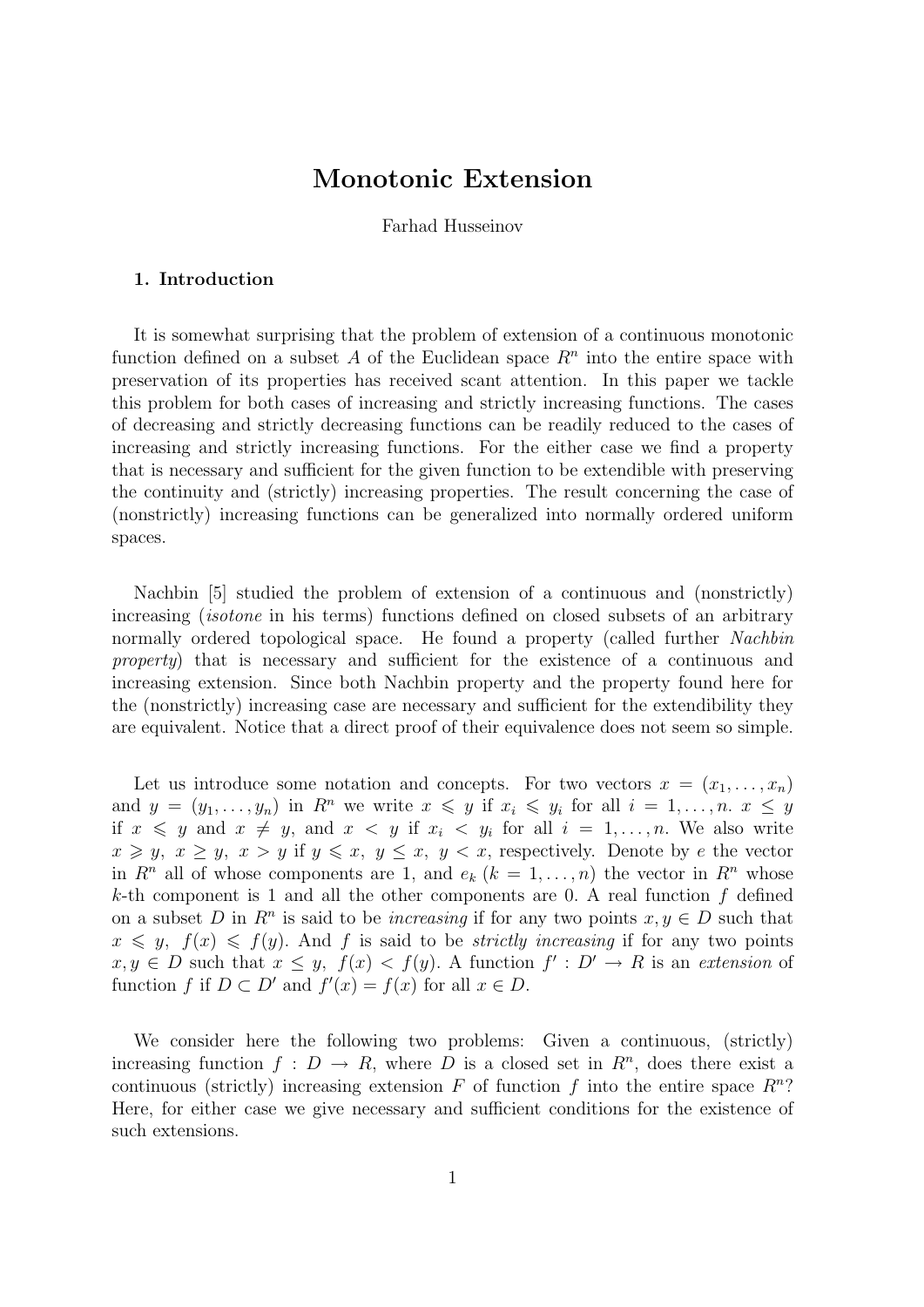Since, there exists an order preserving homeomorphism between  $R$  and  $(0, 1)$  there is no loss of generality in assuming that the range of function  $f, f(D)$ , is contained in  $(0, 1)$ .

For a function  $f: D \to R$ , where D is an arbitrary set in  $R<sup>n</sup>$ , we set

$$
m(x) = \inf_{r>0} \sup \{ f(z) : z \in D, \ z \leq x + re \} \text{ and } M(x) = \sup_{r>0} \inf \{ f(z) : z \in D, \ z \geq x - re \},
$$

with the agreement that  $m(x) = \inf\{f(x) : x \in D\}$  and  $M(x) = \sup\{f(x) : x \in D\}$ , if  $\{z \in D, z \leq x + re\} = \emptyset$  and  $\{z \in D, z \geq x - re\} = \emptyset$  for some  $r > 0$ , respectively.

#### 2. Extension of increasing functions

**Theorem 1.** Let  $D \subset R^n$  be a nonempty, closed set and  $f : D \to R$  a continuous, increasing function. Then there exists a continuous, increasing function  $F: \mathbb{R}^n \to \mathbb{R}$ such that  $F(x) = f(x)$  for  $x \in D$  if and only if function f satisfies the inequality

$$
m(x) \leqslant M(x) \text{ for all } x \in R^n. \tag{1}
$$

*Proof:* If there exists a continuous, increasing extension  $F$  of function  $f$ , then obviously  $m(x) \leq F(x + re)$  and  $M(x) \geq F(x - re)$  for all  $x \in R^n$  and all  $r > 0$ . Since, F is continuous it follows that  $m(x) \leq F(x) \leq M(x)$  and hence  $m(x) \leq M(x)$  for all  $x \in R^n$ .

We prove now that if the assumption  $m(x) \leq M(x)$  is satisfied, then there exists an extension  $F$  as stated in the theorem.

Claim:  $m(\cdot)$  is upper semicontinuous and  $M(\cdot)$  is lower semicontinuous. Hence, the correspondence  $x \mapsto [m(x), M(x)], x \in \mathbb{R}^2$  is lower hemicontinuous.

Proof: Fix  $x_0 \in R^n$ . Let  $\varepsilon > 0$ . By the definition of  $m(\cdot)$  there exists a positive number  $r$  such that

$$
\sup\{f(z): z \in D, z \leqslant x_0 + 2re\} < m(x_0) + \varepsilon.
$$

Since for each  $x \in B_r(x_0)$  the inequality  $z \leqslant x + re$  implies  $z \leqslant x_0 + re$  we have  $m(x) < m(x_0) + \varepsilon$  for each  $x \in B_r(x_0)$ . That is  $m(\cdot)$  is upper semicontinuous. Lower semicontinuity of  $M(\cdot)$  is proved similarly.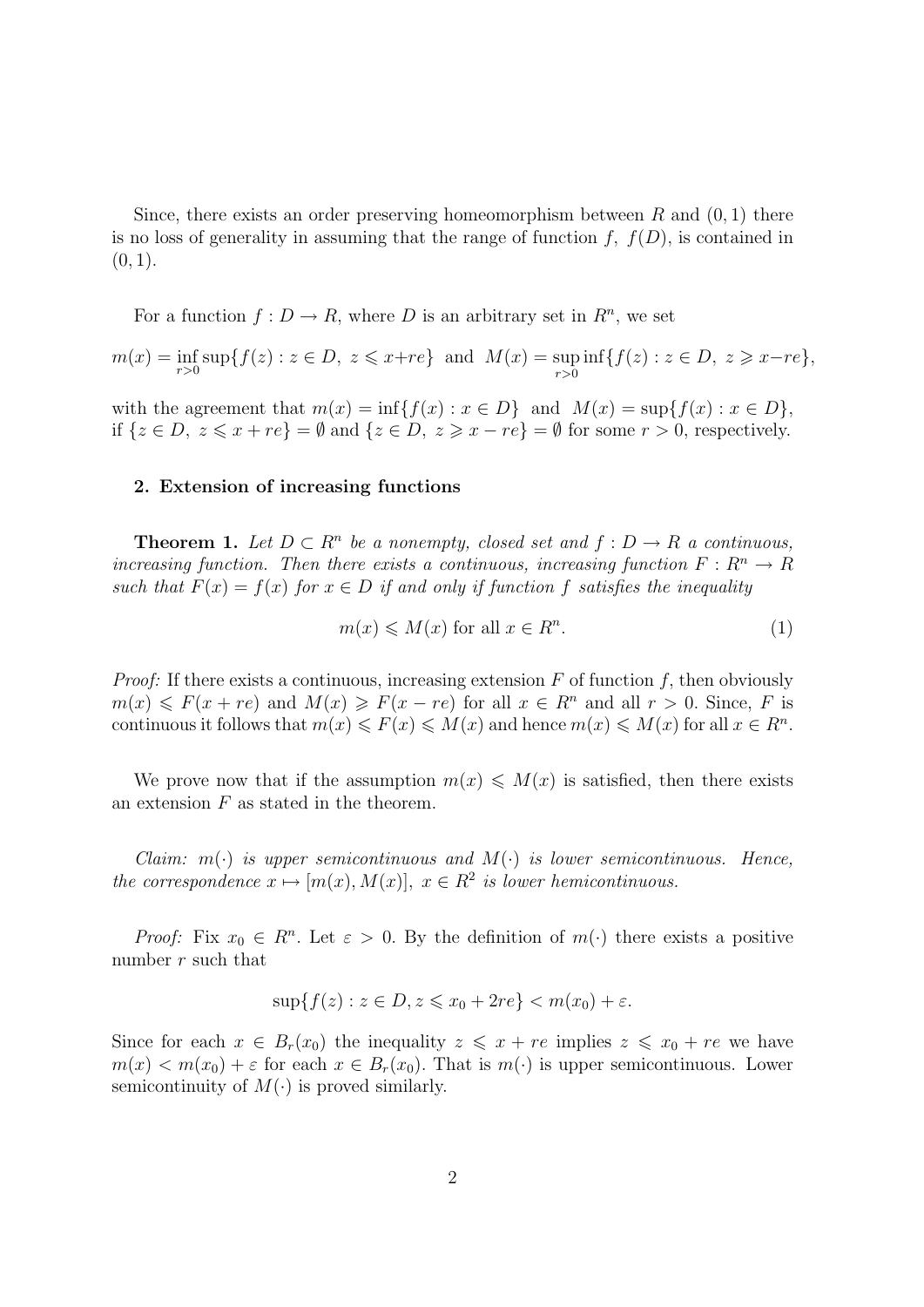We extend first f into  $D \cup K_1$ , where  $K_1 = [-1,1]^n$ . By Michael's selection theorem there exists a continuous function  $g': K_1 \to R$  such that  $m(x) \leqslant g'(x) \leqslant M(x)$  for all  $x \in K_1$ . By the property (1),  $g'(x) = f(x)$  for  $x \in D \cap K_1$ . Set

$$
g(x) = \max\{g'(z) : z \in K_1, z \leq x\}
$$
 for  $x \in K_1$ .

It is an easy matter to show that  $g$  is continuous and increasing. Moreover, since  $M(\cdot)$  is increasing we have

$$
m(x) \leqslant g(x) \leqslant M(x) \ \text{for} \ \ x \in K_1.
$$

Indeed, we claim that the function  $f_1 : D \cup K_1 \rightarrow R$  defined as  $f(x)$  for  $x \in D \setminus K_1$ , and as  $g(x)$  for  $x \in K_1$  is continuous and increasing. Obviously,  $f_1$  is continuous on  $D \setminus K_1$ . Let  $x_0 \in K_1$  and  $\{x_k\}$  be a sequence in  $D \setminus K_1$  converging to  $x_0$ . Since D is assumed to be closed,  $x_0 \in D$ . Therefore  $g'(x_0) = f(x_0)$ . By the definition of function g,  $g(x_0) = f(x_0)$ . Since, f is continuous on D it follows that  $f_1(x_k) = g(x_k) \rightarrow g(x_0) = f_1(x_0)$ . Show that  $f_1$  is increasing. Take  $x \in K_1$  and  $y \in D, y \leq x$ . Then,  $f_1(y) = f(y) \leq m(x) \leq f_1(x)$ . Take  $x \in K_1$  and  $y \in D, y \geq x$ . Then,  $f_1(y) = M(y) \geq M(x) \geq f_1(x)$ . Since,  $f_1|_{K_1}$  and  $f_1|_{D}$  are increasing it follows that  $f_1$  is increasing. So we constructed a continuous and increasing extension  $f_1$  of function f into  $D_1 = D \cup K_1$ .

Now we show that  $f_1$  has the property

$$
m_{f_1}(x) \leqslant M_{f_1}(x) \text{ for all } x \in R^n. \tag{2}
$$

For any point x in  $\mathbb{R}^n$  denote by  $\hat{x}$  the point in  $K_1$  that is the closest to x. We consider four cases:

*Case 1:*  $x \in R^n \setminus [(K_1 + R_+^n) \cup (K_1 - R_+^n)]$ . Clearly  $m_{f_1}(x) = m_f(x)$  and  $M_{f_1}(x) = M_f(x)$ , and hence  $m_{f_1}(x) \leq M_{f_1}(x)$ .

Case 2:  $x \in (K_1 + R_+^n) \setminus K_1$ . By monotonicity and continuity of function  $f_1$  we have  $m_{f_1}(x) = \max\{f_1(\hat{x}), f_1(x)\}.$  This and the inequalities  $f_1(\hat{x}) \leq M_f(\hat{x}) \leq M_f(x)$  and  $m_f(x) \leqslant M_f(x)$  and the equality  $M_f(x) = M_{f_1}(x)$  imply  $m_{f_1}(x) \leqslant M_{f_1}(x)$ .

Case 3:  $x \in (K_1 - R_+^n) \setminus K_1$ . Again by monotonicity and continuity of function  $f^1$  we have  $M_f(x) = \min\{f_1(\hat{x}), M_f(x)\}\$ . This and the inequalities  $f_1(\hat{x}) \geq m_f(\hat{x}) \geq m_f(x)$ and  $M_f(x) \geq m_f(x)$ , and the equality  $m_f(x) = m_{f_1}(x)$  imply  $m_{f_1}(x) \leq M_{f_1}(x)$ .

Case 4:  $x \in K_1$ . We have  $M_f(x) \leqslant f_1(x) \leqslant m_f(x)$  and hence  $M_f(x) = f_1(x) = m(x)$ . Obviously  $M_{f_1}(x) \geq M_f(x)$  and  $m_{f_1}(x) \leq m_f(x)$ . Therefore  $m_{f_1}(x) \leq M_{f_1}(x)$ .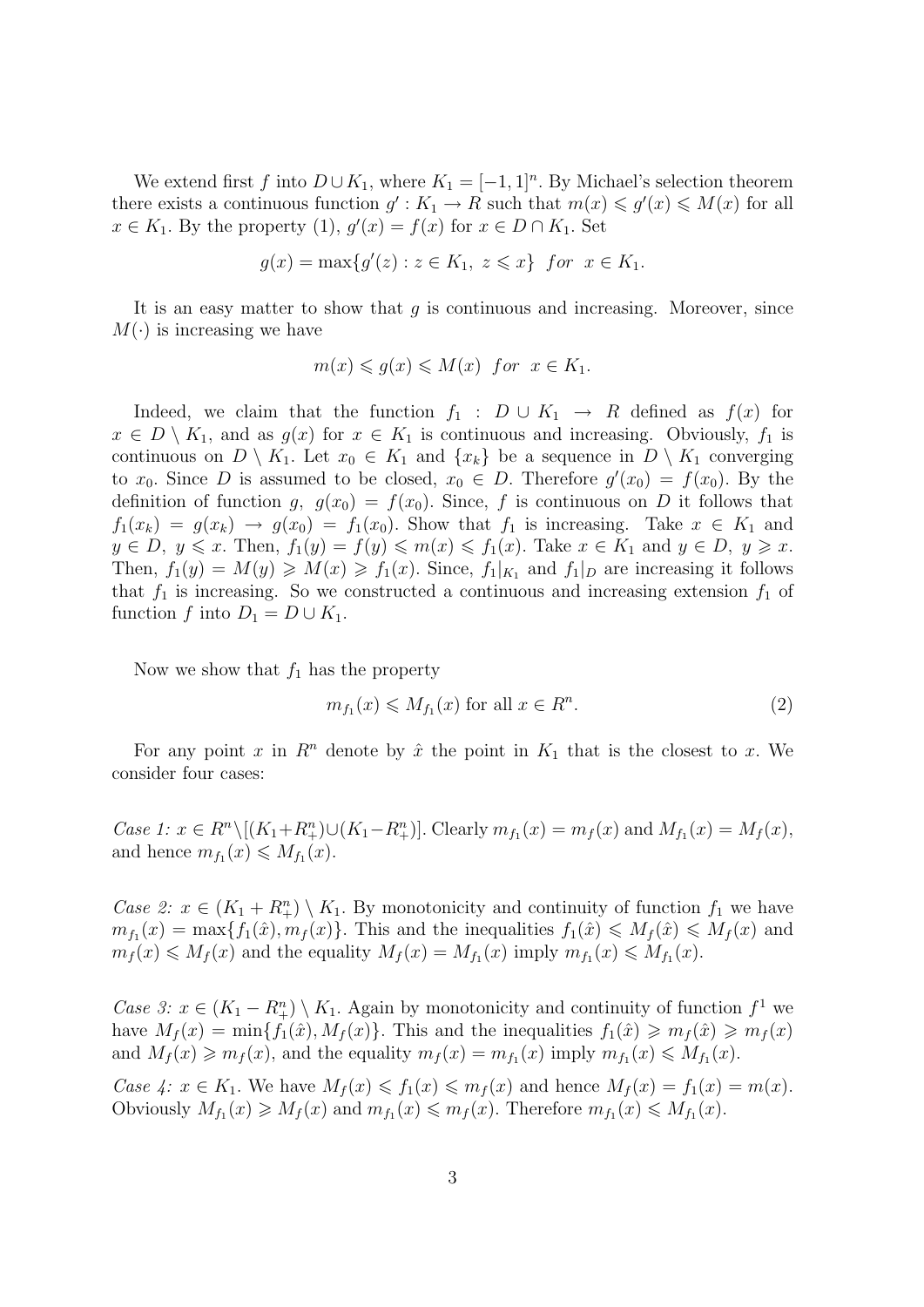Since,  $f_1: D_1 \to R$ , where  $D_1 \subset R^n$  is a closed set, is continuous and possesses the property (2) by the above argument we can extend  $f_1$  into  $D_2 = D \cup K_2$ , where  $K_2 = [-2, 2]^n$ . Proceeding in this manner we will obtain a continuous and increasing extension F of function f into the whole space  $R^n$ . .

**Corollary 1.** Let  $D \subset R^n$  be a nonempty, compact set and  $f : D \to R$  a continuous, increasing function. Then there exists a continuous, increasing function  $F: R^n \to R$  such that  $F(x) = f(x)$  for  $x \in D$ .

*Proof:* It is easy to see that when D is nonempty and compact, functions M and m can be defined as

$$
m(x) = \max\{f(z) : z \in D \cap L(x)\} \text{ and } M(x) = \min\{f(z) : z \in D \cap U(x)\} \text{ for } x \in R^n,
$$
\n(3)

where  $U(x) = x + R_ -^n$  and  $L(x) = x + R_ +^n$ . By the monotonicity of f, obviously  $m(x) \leq M(x)$  for all  $x \in R<sup>n</sup>$ . Theorem 1 applies.  $\Box$ 

### 3. Extension of strictly increasing functions

We shall consider  $R^n$  with the square-norm  $||x|| = \max\{|x_i|, i = 1, \ldots, n\}$ . For a nonempty set  $E \subset R^n$  and a point  $x \in R^n$  the distance dist  $(x, E)$  between them is defined as dist  $(x, E) = \inf\{||x - y|| : y \in E\}$ . For a set  $E \subset R^n$ ,  $\overset{\circ}{E}$  will denote its interior.

Throughout this section K, possibly equipped with indexes, will denote a cube in  $\mathbb{R}^n$ with the edges parallel to coordinate axes. A face of the cube  $K = [a_i, b_i]^n$  in  $R^n$ is called a lower (upper) face if it contains the smallest (greatest) vertex  $a = (a_1, \ldots, a_n)$   $(b = (b_1, \ldots, b_n))$ . The word 'extension' will mean 'continuous strictly increasing extension'.

Further for  $t \in R$  the interval  $(t, t)$  will mean the singleton  $\{t\}.$ 

Proof of the following statement is straightforward.

Claim 1. The supremum and infimum of a family of equicontinuous functions defined on a set  $E \subset R^n$  is continuous.

**Claim 2.** Let  $K \subset \mathbb{R}^n$  be a cube as before and  $F_1, F_2: K \to \mathbb{R}$  continuous, monotone functions such that  $F_1(x) < F_2(x)$  for all  $x \in K$ , and  $f : \partial K \to R$  continuous, strictly increasing function such that

$$
f(x) \in (F_1(x), F_2(x)) \text{ for } x \in \partial K.
$$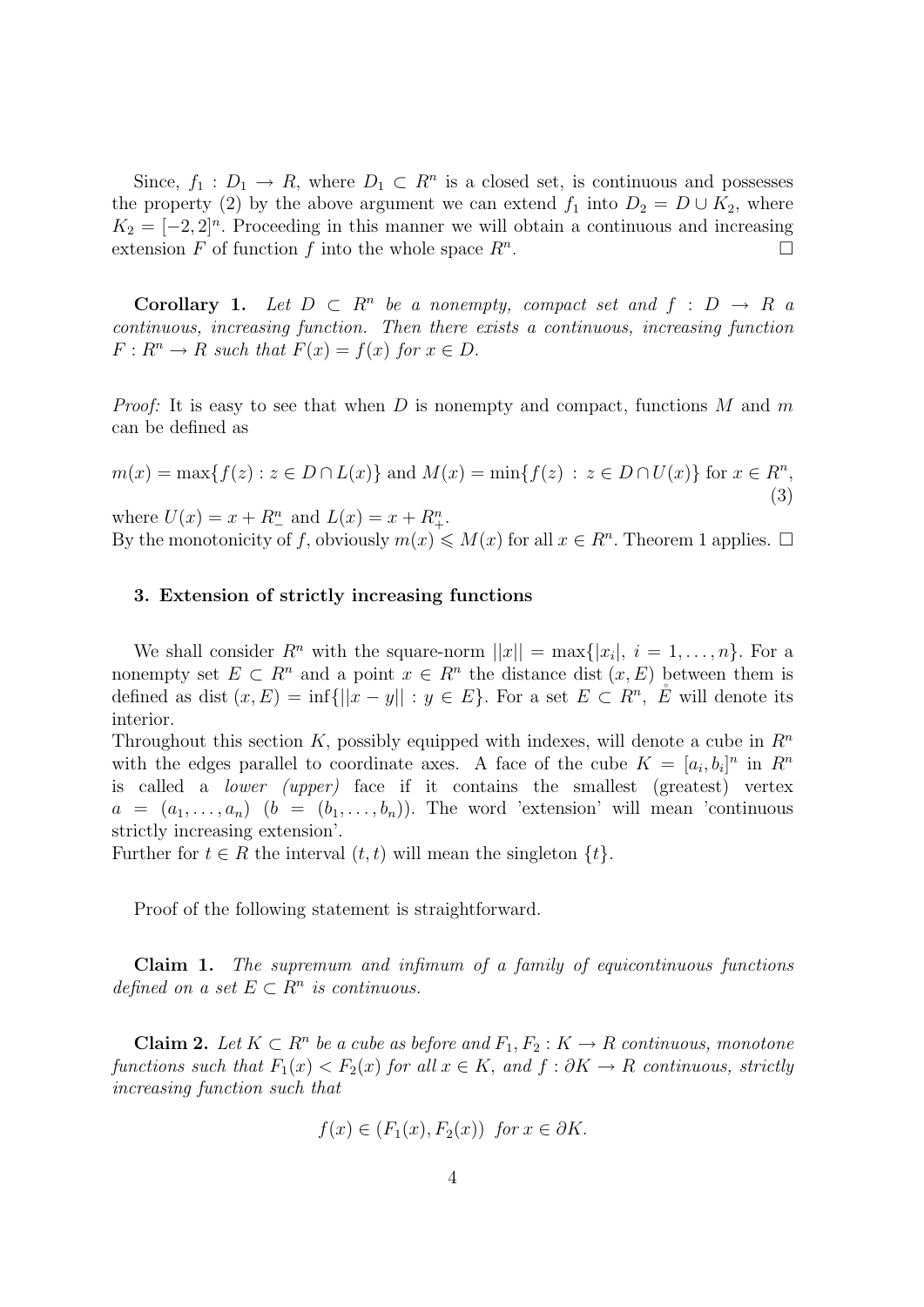Then there exists a continuous, strictly increasing extension  $F$  of function  $f$  into  $K$ such that

$$
F(x) \in (F_1(x), F_2(x))
$$
 for all  $x \in K$ .

*Proof:* Define  $\bar{m}$ ,  $\bar{M}$  :  $K \rightarrow R$  as

$$
\bar{m}(x) = \max\{f(z) : z \in \partial K, z \leq x\} \text{ and } \bar{M}(x) = \min\{f(z) : z \in \partial K, z \geq x\}.
$$

Note that functions  $\bar{m}$ , and  $\bar{M}$  are monotone and

$$
\bar{m}|_{\partial K} = \bar{M}|_{\partial K} = f.
$$

Moreover,  $\bar{m}$  is upper semicontinuous and  $\bar{M}$  is lower semicontinuous,  $\bar{m}$  continuous on  $(\partial K) \cup \tilde{K}$  and  $\overline{M}$  continuous on  $(\overline{\partial} K) \cup \tilde{K}$ , where  $\partial K$  is the union of the lower faces of K and  $\overline{\partial}K$  is the union of upper faces of K. Set

$$
m'(x) = \max{\lbrace \bar{m}(x), F_1(x) \rbrace}
$$
, and  $M'(x) = \min{\lbrace \bar{M}(x), F_2(x) \rbrace}$ .

Functions  $m'$ , and  $M'$  are monotone,

$$
F_1(x) \le m'(x) < F_2(x), F_1(x) < M'(x) \le F_2(x)
$$
 for all  $x \in K$ . (4)

Moreover

$$
m'(x) < M'(x) \text{ for } x \in \mathring{K} \text{ and } m'(x) = M'(x) = f(x) \text{ for } x \in \partial K. \tag{5}
$$

Set

$$
F(x) = \Lambda(x)M'(x) + (1 - \Lambda(x))m'(x) \text{ for } x \in K,
$$
\n(6)

where  $\Lambda: K \to R$  is defined as

$$
\Lambda(x) = \begin{cases} 1 & \text{for} \qquad x \in \overline{\partial}K, \\ \frac{\text{dist}(x, \partial K)}{\text{dist}(x, \partial K) + \text{dist}(x, \overline{\partial}K)} & \text{otherwise.} \end{cases}
$$

It follows that F is continuous,  $F|_{\partial K} = f$ . Since  $\Lambda$  is strictly increasing on  $\check{K}$ , functions  $m', M'$  are monotone it follows that  $F(x)$  is strictly increasing on  $\tilde{K}$ . This, continuity of F and strict monotony of  $F|_{\partial K}$  imply that F is strictly increasing. From the relations (4) and (6),  $F(x) \in (F_1(x), F_2(x))$  for all  $x \in K$ . From the relations (5) and (6) we have  $F(x) = f(x) \in (F_1(x), F_2(x))$  for  $x \in \partial K$ . Thus  $F(x) \in (F_1(x), F_2(x))$  for all  $x \in K$ .

Claim 3: Let K be a cube in  $R^n$  and  $G_1, G_2 : K \to R$  increasing functions such that

$$
G_1(x) < G_2(x) \text{ for all } x \in K.
$$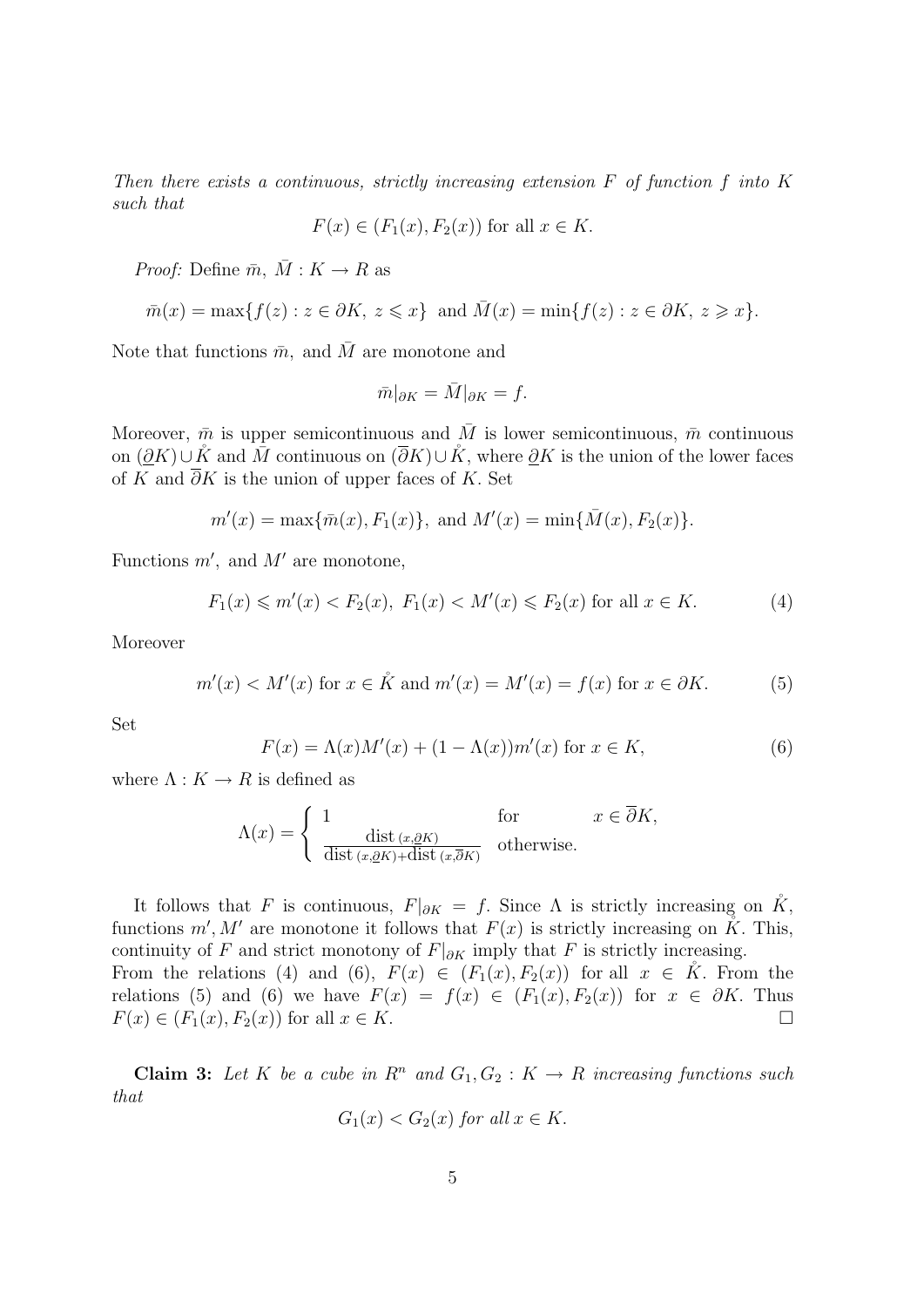Moreover, let  $G_1$  be upper semicontinuous,  $G_2$  lower semicontinuous, and  $f: C \to R$ , where C is a closed subset (possibly empty) of K, be a continuous function. Then there exist continuous increasing functions  $F_1, F_2 : K \to R$  such that

$$
G_1(x) \le F_1(x) < F_2(x) \le G_2(x) \text{ for all } x \in K \tag{7}
$$

and

$$
F_1(x) < f(x) < F_2(x) \text{ for all } x \in C. \tag{8}
$$

**Basic Lemma.** Let  $K = \prod^n [a_i, b_i]^n$  be a cube in  $R^n$ ,  $C \subset K$  the union of a family (possibly empty) of faces of K, and  $f: C \to R$  a continuous, strictly increasing function. Let  $F_1, F_2 : K \to R$  be continuous, increasing functions such that  $F_1(x)$  $F_2(x)$  for all  $x \in K$  and  $F_1(x) < f(x) < F_2(x)$  for all  $x \in C$ . Then there exists a continuous, strictly increasing extension  $F$  of function  $f$  into  $K$  such that

$$
f(x) \in (F_1(x), F_2(x))
$$
 for all  $x \in K$ .

*Proof.* Assume without loss of generality  $K = [0,1]^n$ . Arrange all the faces of K into a sequence  $K^1, K^2, \ldots, K^s$  so that each face comes before all faces of larger dimensions and faces of the same dimension are arranged arbitrarily with respect to each other. If  $a \notin C$ , where  $K^1 = \{a\}$ , then we set  $f(a)$  to be any number in the interval  $(F'_1(a), F'_2(a))$ , where  $F'_1(a) = F_1(a)$  if  $\sharp z \in C$  such that  $a \geq z$ , and

$$
F_1'(a) = \max\{\max\{f(b) : b \in C, b \leq a\}, F_1(a)\}\
$$
 otherwise,

and  $F'_2(a) = F_2(a)$  if  $\sharp z \in C$  such that  $z \geqslant a$ , and

$$
F_2'(x) = \min\{\min\{f(b) : b \in C, b \ge a\}, F_2(a)\}\
$$
 otherwise.

Now assume function f is extended into all faces  $K^j$  for  $j < i$ . We denote this extension as f. For two faces  $K'$ ,  $K'' \in \mathcal{F}$  of the same dimension we say K' is below K<sup>n</sup> if there exists a nonnegative vector x such that  $K' + x = K''$  and denote this as  $K' \prec K''$ . In this case we also say  $K''$  is above  $K'$  and write  $K'' \succ K'$ . Denote by  $\mathcal F$ the set of all faces of K,  $K_i = C \cup (\cup_{1 \leq j < i} K^j)$ ,  $i = 1, \ldots, s$ , and  $\mathcal{F}_b(K^i) = \{K' \in$  $\mathcal{F}: K' \subset K_i$  and  $K' \prec K^i$  and  $\mathcal{F}_a(K^i) = \{K' \in \mathcal{F}: K' \subset K_i \text{ and } K' \succ K^i\}.$  For each  $K' \in \mathcal{F}_b(K^i)$   $(K' \in \mathcal{F}_a(K^i))$  we denote by  $e(K')$  the nonnegative vector such that  $K^i - e(K') = K'$   $(K^i + e(K') = K')$ . Define functions  $F'_1, F'_2 : K^i \to R$  as

$$
F_1'(x) = \max\{\max\{f(x - e(K')) : K' \in \mathcal{F}_b(K^i)\}, F_1(x)\}\
$$

and

$$
F_2'(x) = \min\{\min\{f(x + e(K')) : K' \in \mathcal{F}_a(K^i)\}, F_2(x)\},\
$$

Functions  $F'_1$  and  $F'_2$  are continuous, increasing and  $F'_1(x) < F'_2(x)$  for all  $x \in K^i$ , and  $F_1'(x) < f(x) < F_2'(x)$  for all  $x \in \partial K^i$ . By Claim 2 there exists an extension of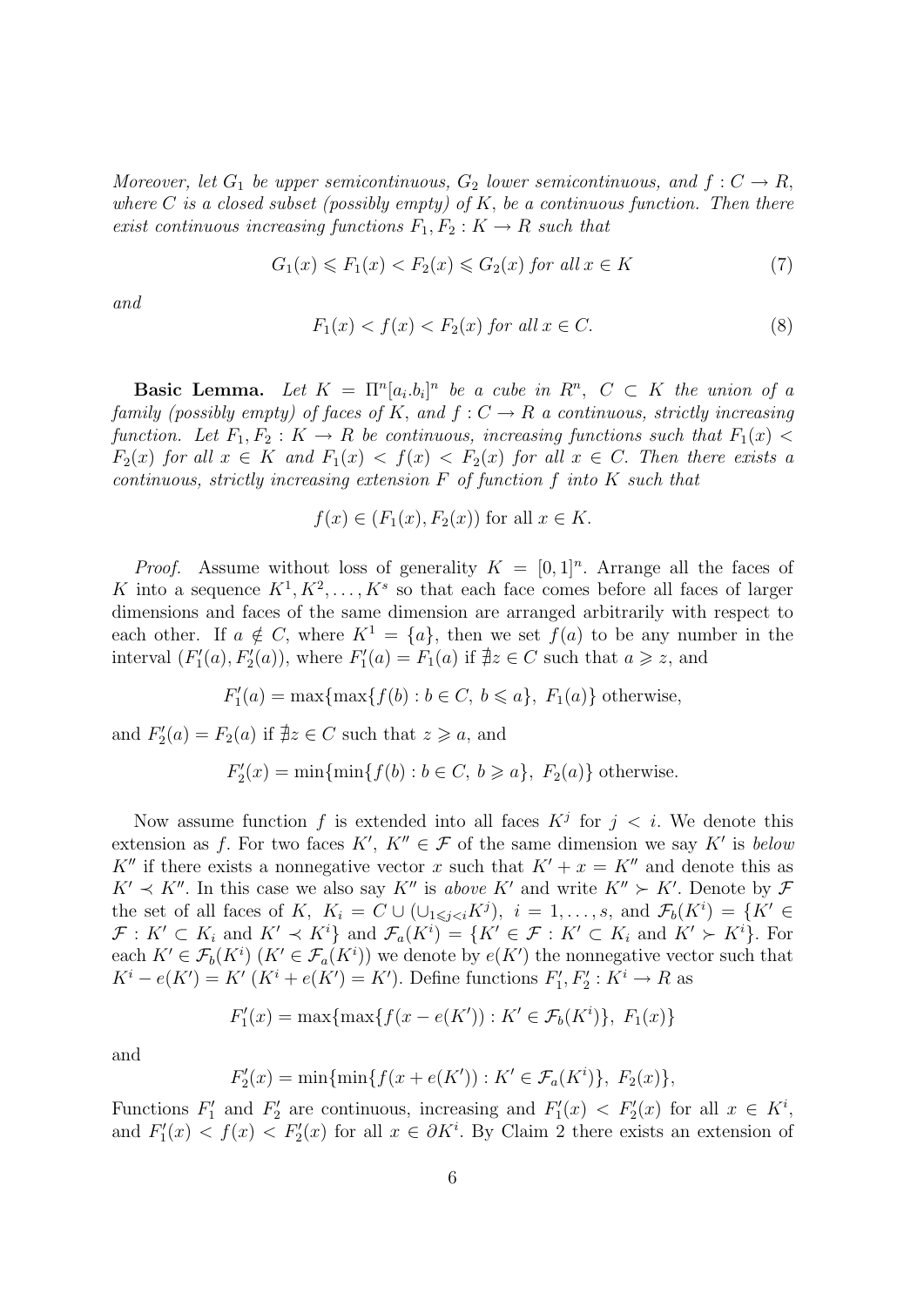function  $f|_{\partial K_i}$  into K<sup>i</sup>. So we have extended function f into  $K_{i+1} = K_i \cup K_i$ . This extension is continuous and strictly increasing.

The above inductive procedure extends function f into  $K^s = K$ .

**Theorem 2.** Let  $D \subset R^n$  be a nonempty, closed set and  $f : D \to R$  a continuous, strictly increasing function. Then there exists a continuous, strictly increasing function  $F: R^n \to R$  such that  $F(x) = f(x)$  for  $x \in D$  if and only if function f satisfies the following condition:

$$
m(x) \le M(x) \text{ for all } x \in D \text{ and } m(x) < M(x) \text{ for all } x \notin D. \tag{9}
$$

**Corollary 2.** Let  $D \subset \mathbb{R}^n$  be a nonempty, compact set, and  $f : D \to \mathbb{R}$  a continuous, strictly increasing function. Then there exists a continuous, strictly increasing function  $F: R^n \to R$  such that  $F(x) = f(x)$  for  $x \in D$ .

*Proof:* As it was noted in the proof of Corollary 1, functions  $m$  and  $M$  can be equivalently defined by formulas (3). It is clear from formulas (3) that  $m(x) = M(x)$  for  $x \in D$  and  $m(x) < M(x)$  for  $x \notin D$ . Theorem 2 applies.  $\Box$ 

Formulas (3) may hold for some unbounded closed domains as well. However this alone is not sufficient for the assumption (9) of Theorem 2 to hold. If in addition the sets  $D \cap L(x)$  and  $D \cap U(x)$  have the compact sets of  $\leq$  –maximal and  $\leq$  –minimal elements, respectively, then the assumption (9) holds. Examples of the domains with this property are subsets of  $Z^n$  where  $Z = \{0, \pm 1, \pm 2, \ldots\}.$ 

**Corollary 3.** Let  $f : D \to R$ , where  $D \subset Z^n$ , be a strictly increasing function. Then there exists a continuous strictly increasing function  $F: R^n \to R$  such that  $F(x) = f(x)$  for all  $x \in D$ . In particular, for every strictly increasing function  $f: D \to R$  there exists a strictly increasing extension of function f into  $Z^n$ .

# 4. Applications to the Extension of Preferences

In this section we consider the question of extension of monotonic and strictly monotonic preorders given on closed subsets of  $R^n_+$  into  $R^n_+$ .

Let S be a subset in real line R. A gap of S is a maximal nondegenerate interval in  $R \setminus S$  that has upper and lower bounds in S.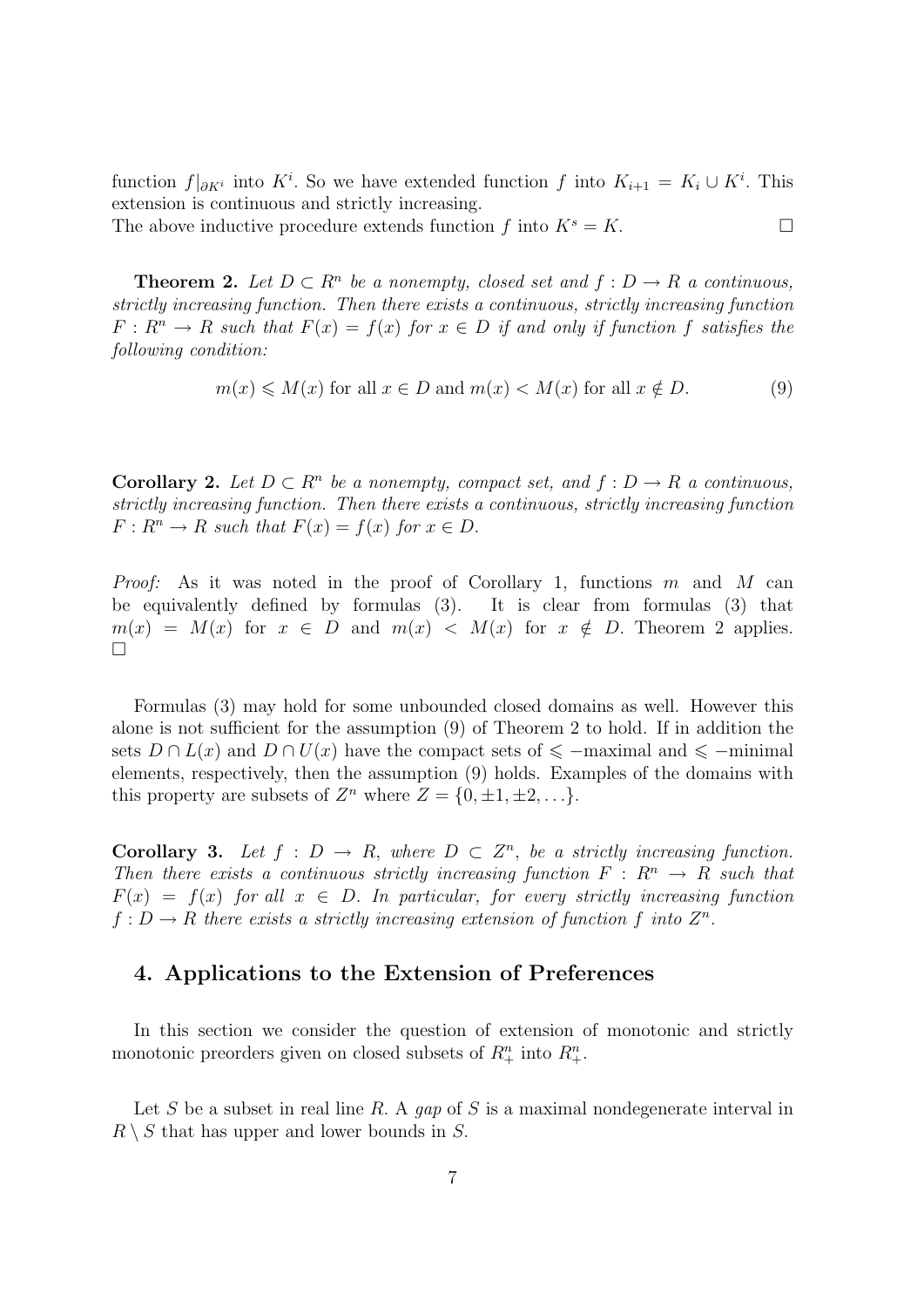**Proposition 1.** Let  $D \subset R_+^n$  be a nonempty closed set and  $\succcurlyeq$  a rational continuous monotone preference on D. Then  $\succcurlyeq$  is extendable into  $R^n_+$  if and only if the following condition is satisfied:

for each  $x, y \in D$  such that  $x \succ y$ , dist  $({z \in D : y \succ z}, x + R^n_+) > 0.$  (10)

*Proof:* We assume without loss of generality that  $0 \in D$  and assume  $\succcurlyeq$  be extendable into  $R^n_+$ . Let  $\succeq$  be such an extension and F a continuous representation of  $\succeq$  such that  $F(0) = 0$ . Now let  $x, y \in D$  be such that  $x \succ y$ . Then  $F(x) > F(y) \geq F(0)$ . By the continuity and monotony of F there exists  $\alpha \in (0,1)$  such that  $F(\alpha x) = F(y)$ . By the monotony of F for each  $z \geq \alpha x$ ,  $F(z) \geq F(\alpha x) > F(y)$ . Hence for each  $z \geq \alpha x$ we have  $z \succ y$ , which implies (10).

Assume condition (10) is satisfied. Let  $f' : D \to R$  be an arbitrary continuous representation of  $\succeq$  which exists by the Debreu-Eulenberg theorem [1]. By the Debreu Gap lemma there exists a continuous strictly increasing transformation  $h : f'(D) \to R$ such that  $h(f'(D))$  has only open gaps. Thus  $f = h \circ f'$  is a continuous representation of  $\succeq$  such that  $f(D)$  has only open gaps, if any. Now we claim that f satisfies the assumption (1) of Theorem 1. Assume on the contrary  $M(x) < m(x)$  for some  $x \in R_{+}^{n}$ . Obviously there exists a point  $x_0 \in D$  such that  $m(x) = f(x_0)$ . Since  $M(x) < f(x_0)$ there exists a sequence  $y_k \in D$  such that  $||y_k|| \to \infty$  and

$$
dist (y_k, x + R_+^n) \to 0 \tag{11}
$$

 $f(y_k)$  strictly increasing converges to  $M(x)$ . Since  $f(D)$  may have only open gaps there should exist  $y \in D$  such that  $f(x) > f(y) \geq M(x)$ . From here  $x \succ y$  and  $y \succcurlyeq y_k$  for  $k = 1, 2, \ldots$  By assumption (10), dist  $(\{z \in D : y \succcurlyeq z\}, x + R^n_{+}) > 0$  which contradicts to (11).

Now by Theorem 1 there exists an extension F of function f into  $R_+^n$ . The preference relation  $\succeq$  represented by function F is an extension of  $\succeq$ .

**Proposition 2.** Let  $D \subset R_+^n$  be a nonempty closed set and  $\succcurlyeq$  a rational continuous strictly monotone preference on D. Then  $\succcurlyeq$  is extendable into  $R_+^n$  if and only if the following condition is satisfied: for each  $x \in D$  there exists a positive number  $\delta$  such that

$$
\{x \in D : x \succcurlyeq z\} \cap \{z \in R_+^n : z \geqslant x - \delta e\},\tag{12}
$$

is bounded.

*Proof:* Assume  $\succeq$  be extendable into  $R_+^n$ . Let  $\succeq$  be such an extension and F its continuous representation. F is strictly increasing. Let  $x \in D$ . Then  $F(x + e_i)$  $F(x)$ ,  $i = 1, \ldots, n$ . By the continuity of F there exists  $\delta > 0$  such that

$$
F(z) > F(x) \text{ if } z \geq x + e_i - \delta e
$$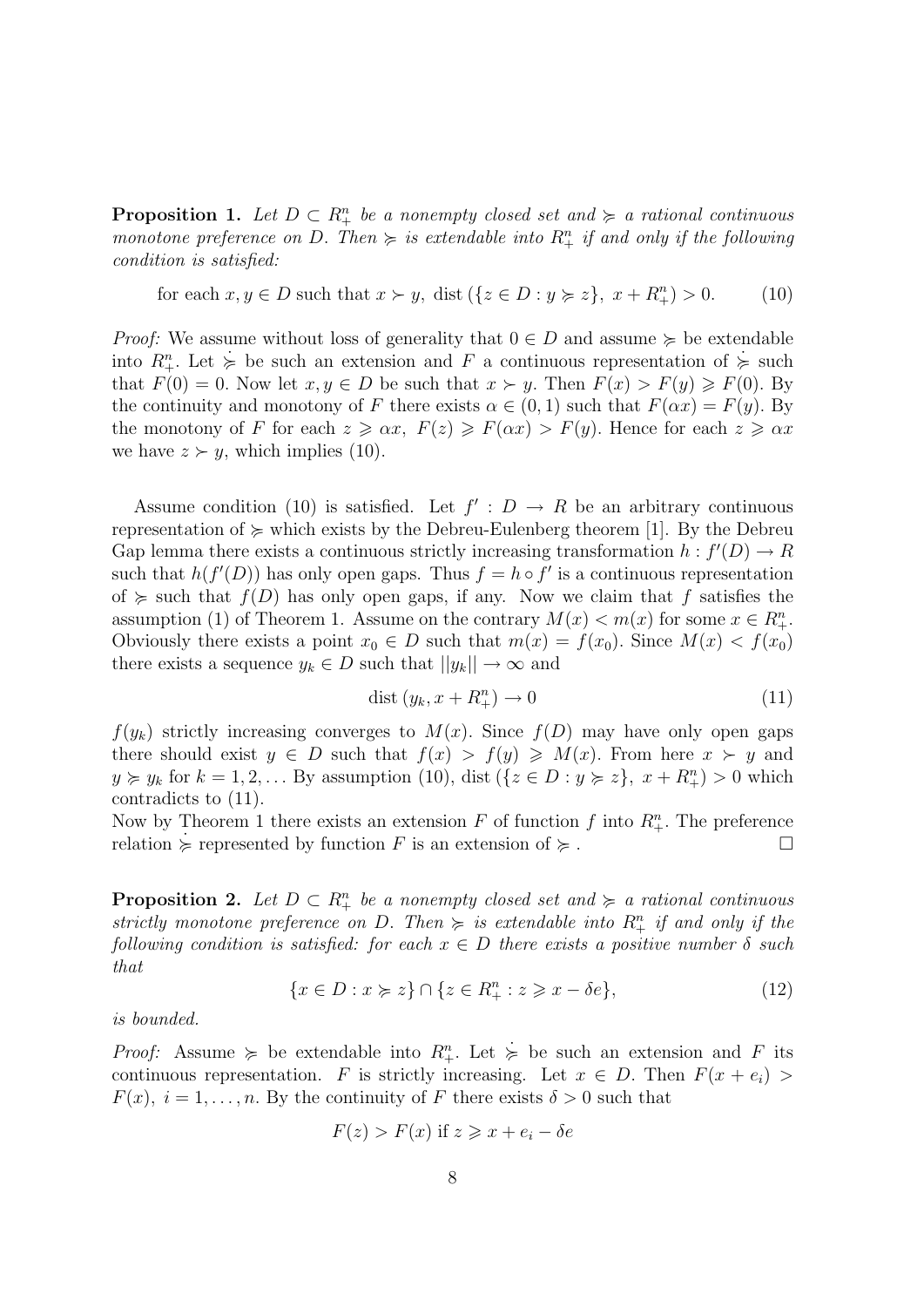for some  $i = 1, \ldots, n$ . This implies that set (12) is bounded.

Let  $f: D \to R$  be an arbitrary continuous representation of  $\succeq$  which exists by the Debreu-Eulenberg theorem [1].  $f$  is strictly increasing. We show that  $f$  satisfies the assumptions (9) in Theorem 2. Take  $x \in D$ . Then  $m(x) = f(x)$  and assumptions (12) imply that  $M(x) \ge f(x)$ . So  $m(x) \le M(x)$ .

Take  $x \in R_+^n \setminus D$ . Then  $D_-(x) = \{z \in D : z \leq x\}$  is (possibly empty) compact. If  $D_-(x) = \emptyset$  then  $m(x) = -\infty$ . If  $D_+(x) = \{z \in D : z \geq x\} = \emptyset$  then  $M(x) = \infty$ . If  $D_+(x) \neq \emptyset$  then (12) implies that  $M(x) \in R$ . Thus  $m(x) < M(x)$ .

If  $D_-(x) \neq \emptyset$  then there exists  $\bar{x} \in D_-(x)$  such that  $f(\bar{x}) = m(x)$ . Now assumption (12) implies  $M(x) > f(\bar{x})$ . Thus  $M(x) > m(x)$  in this case.

By Theorem 2 there exists an extension F of function f into  $R^n_+$ . The preference relation represented by function  $F$  is the required one.

# 5. Applications to the G-P theory of temptation and selfcontrol

Let Z be a compact, connected, metric space of alternatives and  $\mathcal K$  be the set of nenempty closed subsets of Z. The individual is characterized by a rational preference relation  $\succeq$  on K.

Gul-Pesendorfer [2] models a decision-maker who must deal with temptations. This means that adding an alternative x to a choice problem  $A \in \mathcal{K}$  may make the individual strictly worse off. If  $A \succ A \cup \{x\}$  following Gul-Pesendorfer [2] we say that x is more tempting than  $y \in A$ . This will be denoted as  $x_t y$ . If adding an alternative makes the individual better off, i.e.,  $A \cup \{x\} \succ A$ , then x will be chosen from  $A \cup \{x\}$ , and hence x is a *better choice* than  $y \in A$ . This will be denoted as  $x_c y$ .

**Definition.** A function  $U : \mathcal{K} \to R$  is a TSU utility if there exist functions  $v, w$ :  $X \to R$  and  $u: w(X) \times v(X) \to R$  increasing in its first variable and decreasing in its second variable, such that  $U(K) = u(\max_{x \in A} w(x), \max_{x \in A} v(x))$ . We write  $U =$  $(u, w, v)$ . A preference relation  $\succeq$  on K is called a TS preference if there exists a TSU such that representsi it.

**Axiom A.** The binary relations  $\succ_c$  and  $\succ_t$  are acyclic.

### Temptation self-control preference and utility

**Theorem A.** (i) Assume that the set of alternatives  $Z$  is a compact, connected, metric space. If preference relation  $\succeq$  is a TS preference then it satisfies Axiom A. If preference relation  $\succeq$  satifies Axiom A, is continuous, and locally nonsatiated at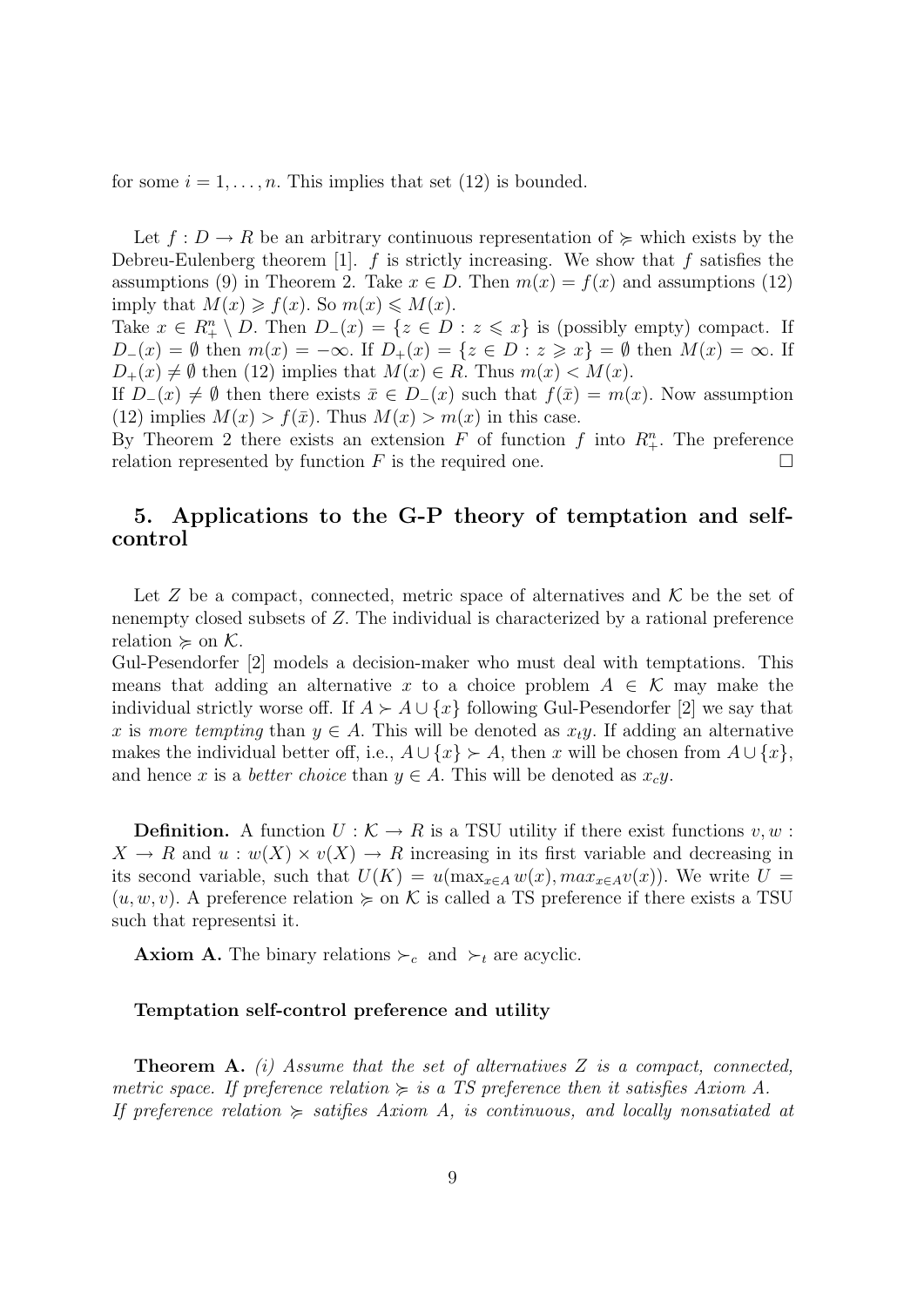each set  $A \in \mathcal{K}$  that is not a satiation point of  $\succeq$ , then it is a TS preference. (ii) Assume Z is a compact metric space. Then part (i) holds with Z replaced with  $\mathcal{L}(Z)$ , the set of all lotteries over Z.

Proof: (i) Proof of the first statement is simple and follows the lines of the proof of its finite version in G-P. We prove the second statement. So, assume that binary relations  $\succ_c$  and  $\succ_t$  are acyclic and that preference relation  $\succ$  is continuous, and locally nonsatiated at each set  $A \in \mathcal{K}$  that is not a satiation point of  $\succeq$ . We show first that binary relations  $\succ_c$  and  $\succ_t$  have continuous utility representations. Show this for binary relation  $\succ_c$ . Let  $x \succ_c y$ . Then there exists  $A \in \mathcal{K}$  such that  $y \in A$  and  $A \cup \{x\} \succ A$ . By the continuity of  $\succcurlyeq$  there exists  $\delta > 0$  such that for each A' with  $h(A', A) < \delta$  for each  $x' \in B_{\delta}(x)$ 

$$
A' \cup \{x\} \succ A'.\tag{13}
$$

It follows that for each  $x' \in B_\delta(x)$  and  $y' \in B_\delta(y)$ ,  $x' \succ_c y'$ . That is  $\succ_c$  is continuous. Similar proof goes through for  $\succ_t$ .

By the Corollary x in Bosi and Herden [3] there exist rational and continuous extensions  $\dot{\succ}_c$  and  $\dot{\succ}_t$  of  $\succ_c$  and  $\succ_t$ , respectively. Now by Debreu theorem [1] there exist continuous functions w and v representing  $\succ_c$  and  $\dot{\succ}_t$ , respectively.

Now as w and v are continuous functions on the compact connected metric space Z their images are finite closed intervals, i.e.,  $w(Z) = I_w$  and  $v(Z) = I_v$  are finite closed intervals.

Claim 1.  $A \sim \{x\} \cup \{y\}$ , if  $x, y \in A$  are such that  $w(x) = \max w(A)$  and  $v(y) =$  $\max v(A)$ .

*Proof.* Let  $B = \{x\} \cup \{y\}$  for  $x, y$  as in Claim 1. If  $B = A$  there is nothing to prove. Assume  $B \neq A$ . By the definition of w and v it follows that

$$
z \not\succ_c x \text{ and } z \not\succ_t y \text{ for each } z \in A \setminus B. \tag{14}
$$

Let  $F = \{z_1, \ldots, z_n\}$  be an arbitrary finite set in  $A \setminus B$ . By (14) we have  $B \sim B \cup$  $\{z_1\}$ . By the same token  $B \cup \{z_1\} \sim B \cup \{z_1, z_2\}$ . Continuing in this way we get  $B \cup \{z_1, \ldots, z_{n-1}\} \sim B \cup \{z_1, \ldots, z_n\}.$  Thus

$$
B \sim B \cup F
$$
 for an arbitrary finite set  $F \subset A \setminus B$ . (15)

Now let  $G = \{z_1, z_2, \ldots\}$  be an arbitrary countable dense set in  $A \setminus B$ . By (15) we have

$$
B \sim B \cup G_n \text{ where } G_n = \{z_1, \dots, z_n\}. \tag{16}
$$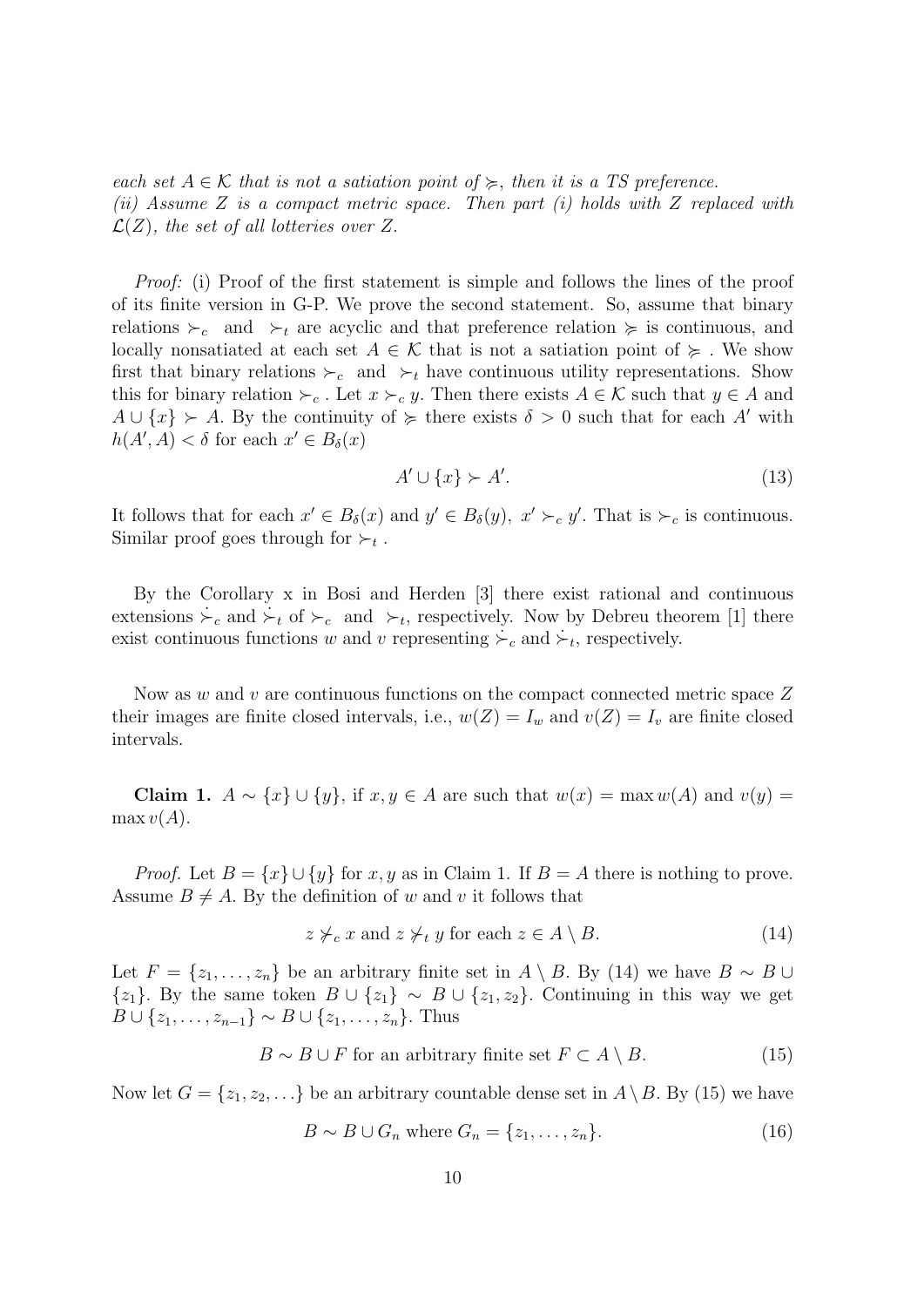Obviously  $B \cup G_n \to A$ . By the continuity of  $\succeq$  in the Hausdorff metric h this implies  $B \sim A$ .

**Claim 2.**  $A \ge B$  if  $\max w(A) \ge \max w(B)$  and  $\max v(A) \le \max v(B)$ .

*Proof.* Let  $x \in \arg \max w(A)$  and  $y \in \arg \max w(B)$ . By the assumptions  $w(x)$  $w(y)$  and  $v(x) \le v(y)$ . The first inequality implies that  $y \nless_{c} x$  and the second inequality implies that  $x \nless_t y$ . Hence  $A \succeq A \cup \{y\}$  and  $B \cup \{x\} \succeq B$  By Claim 1 we have  $A \cup \{y\} \sim B \cup \{x\} \sim \{x\} \cup \{y\}.$  Therefore

$$
A \succcurlyeq A \cup \{y\} \sim B \cup \{x\} \succcurlyeq B.
$$

Let  $g: \mathcal{K} \to I_w \times (-I_v)$  be defined as  $g(A) = (\max w(A), -\max v(A))$  and let  $D = g(\mathcal{K}) \subset I_w \times (-I_v)$  be the image of mapping g. Function g is continuous by the uniform continuity of w and v on a compact metric space  $Z$ , and by the definition of the Hausdorff metric h. By the Blaschke's compactness theorem [6]  $(K, h)$  is a compact metric space. Since  $\succeq$  is a continuous preference relation on  $(\mathcal{K}, h)$  by the Debreu Theorem [1] there exists a continuous utility function  $U : \mathcal{K} \to R$  representing  $\succeq$ . By Claim 2 max  $w(A) = \max w(B)$  and  $\max v(A) = \max v(B)$  imply that  $U(A) = U(B)$ . Therefore, we can define function  $f: D \to R$  by

$$
f(\max w(A), -\max v(A)) = U(A). \tag{17}
$$

By Claim 2 function f is increasing. Compactness of  $(K, h)$  and continuity of U and g imply that f is continuous. By Corollary 1 of Theorem 1 there exists a continuous increasing extension  $F$  of function  $f$  into  $R^2$ . Define  $u: I_w \times I_v \to R$  by  $u(a, b) = F(a, -b)$ , and note that  $U(A) = f(a, -b) = u(a, b)$  for  $(a, b) = (\max w(A), -\max v(A))$ . Hence  $(u, v, w)$  is a TSU representation.

## A Strict Representation

Let  $C, T : \mathcal{K} \to \mathcal{K}$  two choice functions. that is  $C(A) \subset A$ , and  $T(A) \subset A$  $C(A)$  and  $T(A)$  are interpreted as the set of chosen alternatives and as the set of most tempting alternatives for each menu  $A \in \mathcal{K}$ , respectively.

A choice function  $F : \mathcal{K} \to \mathcal{K}$  satisfies Houthakker's axiom if  $x \in F(A) \cap B$ and  $y \in A \cap F(B)$  imply  $x \in F(B)$ . It is well known that a choice function F satisfies Houthakker's axiom if and only if there exists a utility function on the set of alternatives  $Z$  such that  $F$  maximizes this funtion.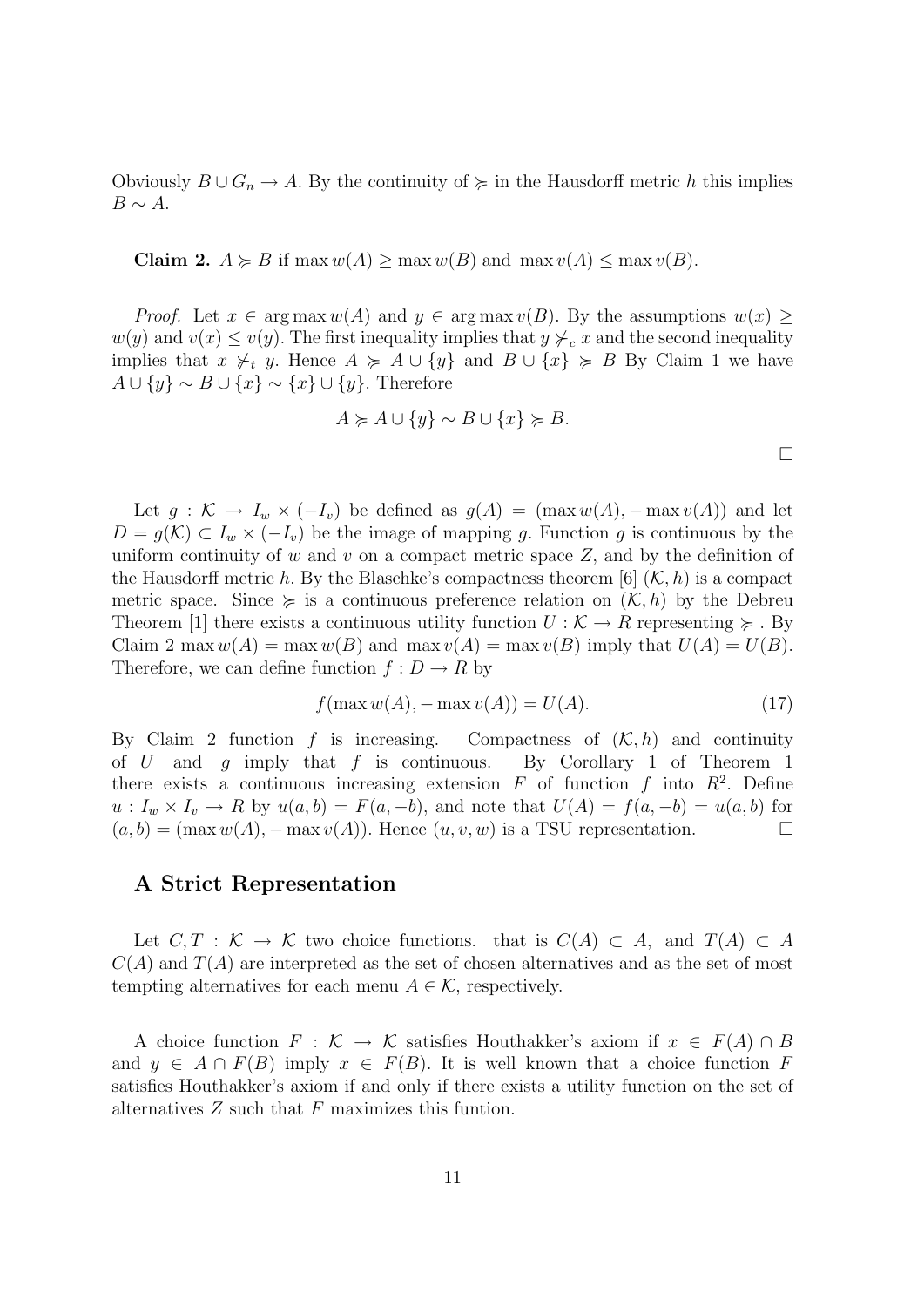**Property 1.** Preference relation  $\succeq$  is continuous and choice functions C, T are continuous and satisfy Houthakker's Axiom.

**Property 2.**  $T(A \cup B) \cap B \neq \emptyset$  implies  $A \cup B \ge B$ . If also  $C(A \cup B) \cap B = \emptyset$ then  $A \cup B \succ B$ .

**Property 3.**  $C(A \cup B) \cap A \neq \emptyset$  implies  $A \succcurlyeq A \cup B$ . If also  $T(A \cup B) \cap A = \emptyset$  then  $A \succ A \cup B$ .

**Axiom B.** There exist choice functions  $C, T$  such that  $(\succcurlyeq, C, T)$  satisfy properties 1-3.

**Definition.** Preference  $\succeq$  has a strict TSU representation if there exist continuous functions  $v: Z \to R$ ,  $w: Z \to R$ ,  $u: w(Z) \times v(Z) \to R$  with u is strictly increasing in its first variable and strictly decreasing in its second variable and such that function

$$
U(A) = u(\max_{x \in A} w(x), \max_{y \in A} v)y))
$$

represents  $\succeq$ .

**Theorem B.** A continuous preference relation  $\succeq$  on  $(\mathcal{K}, h)$  satisfies Axiom B if and only if  $\succeq$  has a strict TSU representation.

*Proof.* Let  $(u, v, w)$  be a strict TSU representation for  $\succeq$ . Then it is easy to see that  $\succcurlyeq$  is continuous and choice functions  $C, T : \mathcal{K} \to \mathcal{K}$  defined as

$$
C(A) = \{x \in A : w(x) \ge w(y), \ \forall y \in A\}
$$

$$
T(A) = \{x \in A : v(x) \ge v(y), \ \forall y \in A\}
$$

are upper hemicontinuous. Show this for C. Indeed, let  $A_k \to A$  in h metric and  $x_k \in C(A_k)$   $(k \in N)$ . Since Z is compact there exists a subsequence  $x_{k(l)}$   $(l \in N)$ converging to some point x. Obviously  $x \in A$ . Wlg assume  $x_k \to x$ . We have  $w(x_k) \geq w(y), \ \forall y \in A_k, \ k \in N.$  Since w is uniformly continuous on Z by the definition of the Hausdorff metric h, it follows that  $w(x) \geq w(y)$ ,  $\forall y \in A$ . That is  $x \in C(A)$ . So, C is closed and hence uhc.

Strict increasing and decreasing properties of function  $u$  imply the other statements in properties 1-3. (That is H's Axiom and properties 2,3.) Assume now that properties 1-3 are satisfied for relation  $\succ$ . Show that there exists a continuous function  $w: Z \to R$  To this end we set  $x \neq y$  for  $x, y \in Z$  if there exists  $A \in \mathcal{K}$  such that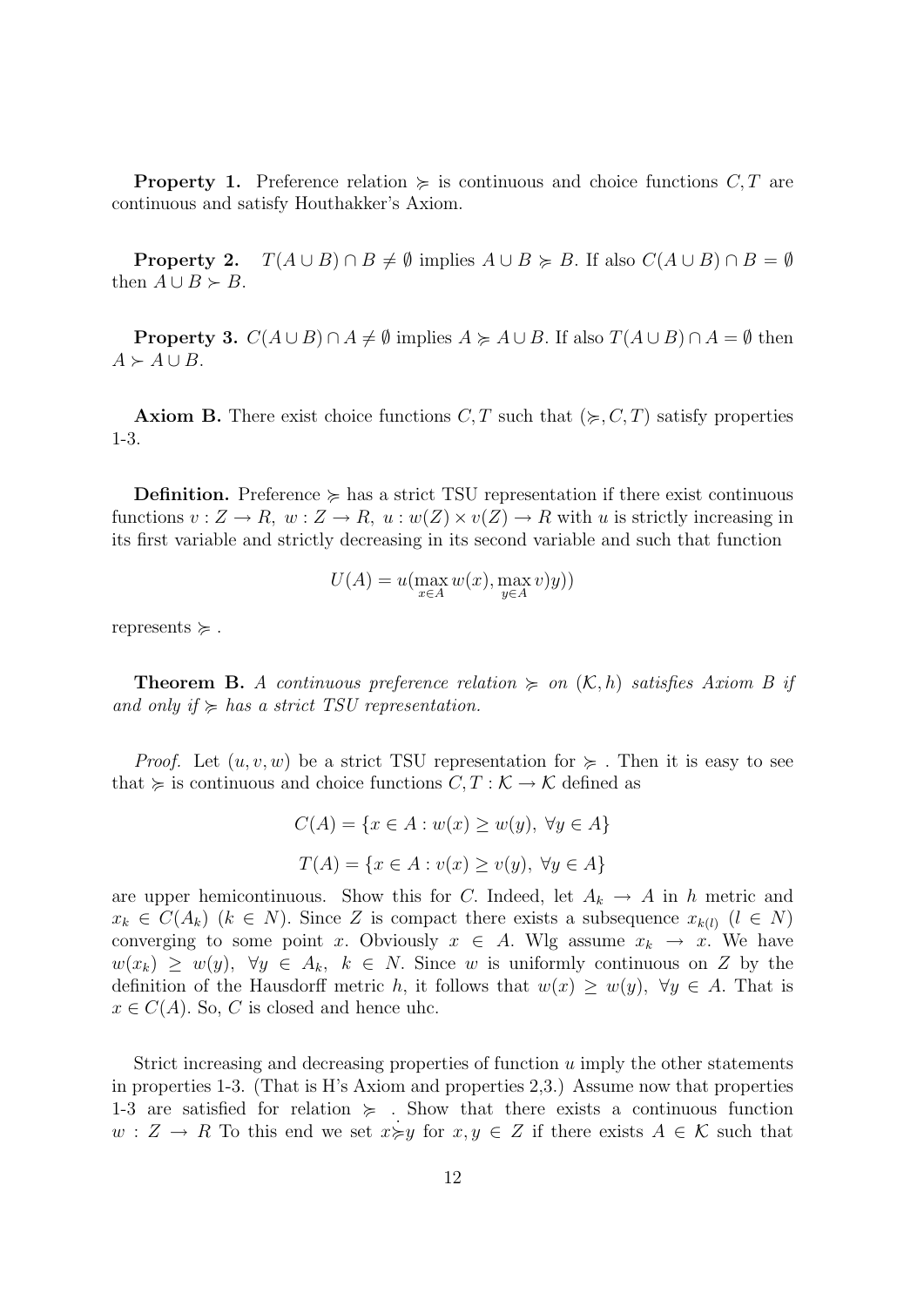$x, y \in A$  and  $x \in C(A)$ . By the Arrow theorem the Houthakker's Axiom implies that  $\geq$  is a rational preference on Z rationalizing C. We show that  $\geq$  is continuous on Z. Let  $x_k \neq y_k$   $(k \in N)$  and  $x_k \to x$  and  $y_k \to y$ . Then  $\{x_k, y_k\} \stackrel{h}{\to} \{x, y\}$ ,  $x_k \in C(\{x_k, y_k\})$ and upper hemicontinuity of C imply that  $x \in C({x, y})$ . That is  $x \geq y$ . By the Debreu theorem [1] there exists a continuous utility function  $w: Z \to R$  representing  $\geqslant$ . We show in the similar way that there exists a continuous function  $v : Z \to R$  representing  $\sum$ , where  $\sum$  is a rational preference rationalising the choice function T.

**Claim 3.** (i) If x, y are such that  $w(x) = \max w(A)$  and  $v(y) = \max v(A)$  then  $A \sim \{x\} \cup \{y\}.$ (ii) If max  $w(A) > \max w(B)$  and  $\max v(A) < \max v(B)$  then  $A \ge B$ . If one of these inequalities is strict then  $A \succ B$ .

*Proof.* (i) Let  $B = \{x, y\}$ . By properties 2 and 3  $B \succcurlyeq A \cup B = A \succcurlyeq B$  and therefore  $A \sim B$ .

(ii) Property 2 implies that  $A \cup B \ge B$ , and Property 3 implies that  $A \ge A \cup B$ . Therefore  $A \geq B$ . The strict version follows from the second parts of properties 2 and 3.

Since  $\succeq$  is rational and  $(\mathcal{K}, h)$  is second countable there exists a continuous utility function  $U: \mathcal{K} \to \mathcal{K}$  representing  $\succeq$ . Set

$$
D = \{(a, b) \in w(Z) \times v(Z) : (a, b) = (\max w(A), \max v(A)) \text{ for some } A \in \mathcal{K}\},\
$$

and define  $f: D \to R$  by

$$
f(a, b) = U(A)
$$

for A such that  $(\max w(A), -\max v(A)) = (a, b)$ . By Claim 3 (ii) f is well defined and strictly increasing. Continuity of functions  $w$  and  $v$  imply that  $f$  is continuous. By Corollary 2 of Theorem 2 there exists a continuous strictly increasing extension  $F$  of function f into R<sup>2</sup>. Set  $u(a, -b) = F(a, b)$  and note that  $U(A) = F(a, b) = u(a, -b)$ for set  $A \in \mathcal{K}$  such that  $(\max w(A), \max v(A)) = (a, -b)$ . Hence  $(u, v, w)$  is a strict TSU representation of  $\succcurlyeq$ .

### References

1. Debreu G., Continuity properties of Paretian Utility, International Economic Review, 5, (1964) 285-293.

2. Gul F. and W. Pesendorfer, The Simple Theory of Temptation and Self-Control, mimeo, Princeton University (2005).